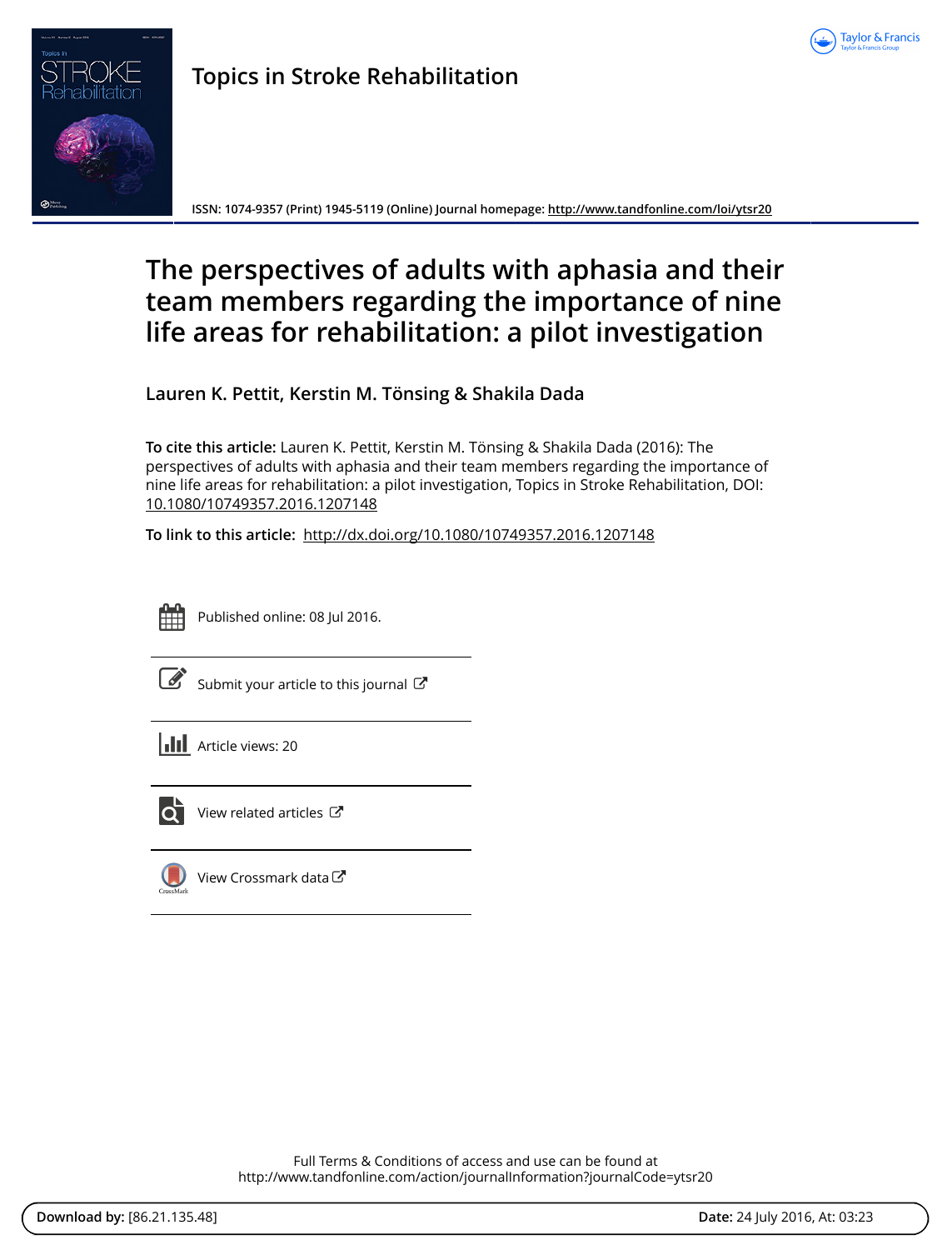# The perspectives of adults with aphasia and their team members regarding the importance of nine life areas for rehabilitation: a pilot investigation

### **Lauren K. Pettit, Kerstin M. Tönsing [,](http://orcid.org/0000-0003-1317-0474) Shakila Dada**

Centre for Augmentative and Alternative Communication, University of Pretoria, Pretoria, South Africa

Objectives: Client-centred rehabilitation implies that persons with aphasia and their significant others are actively involved in all decisions regarding rehabilitation, including the setting of rehabilitation priorities and goals. This study aimed to describe and compare the perspectives of adults with aphasia, their significant others and their speech-language pathologists (SLPs) regarding the importance of nine life areas for the rehabilitation of adults with aphasia.

Method: A total of 15 adults with expressive aphasia rated the importance of nine life areas using the Talking Mats™ framework. A questionnaire was used to obtain the ratings of 15 of their significant others and the 15 SLPs treating them.

Results: Most life areas were rated as important to work on in rehabilitation by most participants. The adults with aphasia rated the areas as important more frequently than their significant others and SLPs. All participants rated *Communication* as important. Statistically significant differences were noted for three of the nine life areas. Discussion: The life areas which the participants were questioned about seem to provide a good starting point for rehabilitation teams to find common ground for collaborative goal setting. The Talking Mats™ approach allowed adults with aphasia to participate in the process. It can be a useful tool to promote client-centred rehabilitation for adults with expressive communication difficulties.

Keywords: Expressive aphasia, International classification of functioning, disability and health, Life area, Rehabilitation, Significant other, Speechlanguage pathologist, Talking Mats™ framework

#### **Introduction**

Adults with expressive aphasia post-stroke present with reduced or limited verbal output and word retrieval difficulties. They typically experience difficulty communicating their basic daily needs and engaging in higher level conversational tasks.[1](#page-7-0) As communication is an integral part of most human activities, the effects of aphasia are usually pervasive and manifest in reduced participation in various life areas. $2-4$  It has been suggested that rehabilitation programmes need to target broad participation-related goals to ensure meaningful outcomes[.5](#page-7-2),[6](#page-7-3)

The question arises as to what extent rehabilitation team members (including speech-language pathologists (SLPs), significant others and adults with aphasia themselves share common views regarding the areas that are to be addressed in rehabilitation of adults with aphasia. While some SLPs embrace a holistic approach, $\alpha$  others may continue to focus on contained discipline-specific goals.[8,](#page-7-5)[9](#page-7-6) A functional, participation-focused approach to communication intervention may be more aligned to the priorities of adults with aphasia and their significant others<sup>[6](#page-7-3)</sup>

Significant others are often directly affected by aphasia,<sup>5,6,8,10,11</sup> and they play an important role in rehabilitation[.12](#page-7-7),[13](#page-7-8) Their needs and priorities for rehabilitation should therefore be considered in order to ascertain buy-in and appropriateness of therapeutic intervention to everyday contexts. At the same time, the perspectives of family members/friends and those of the person with aphasia do not always coincide when it comes to aspects concerning the life of the adult with aphasia.<sup>14,[15](#page-7-10)</sup> Significant others do not always perceive the disability resulting from aphasia in the same way as the adults themselves perceive it. $16,17$  $16,17$ While family voices are important, they should not replace those of the adults with aphasia themselves.

Due to the communication challenges that adults with aphasia experience, obtaining their perspectives regarding their rehabilitation may be difficult. One method that has been used successfully in the past is the Talking Mats™ Visual Framework[.18–21](#page-8-2) This framework consists of cards showing line drawings with written words that people

1

Correspondence to: Kerstin M. Tönsing, Centre for AAC, University of Pretoria, Communication Pathology Building, Hatfield 0002. Email: [kerstin.tonsing@up.ac.za](mailto:kerstin.tonsing@up.ac.za)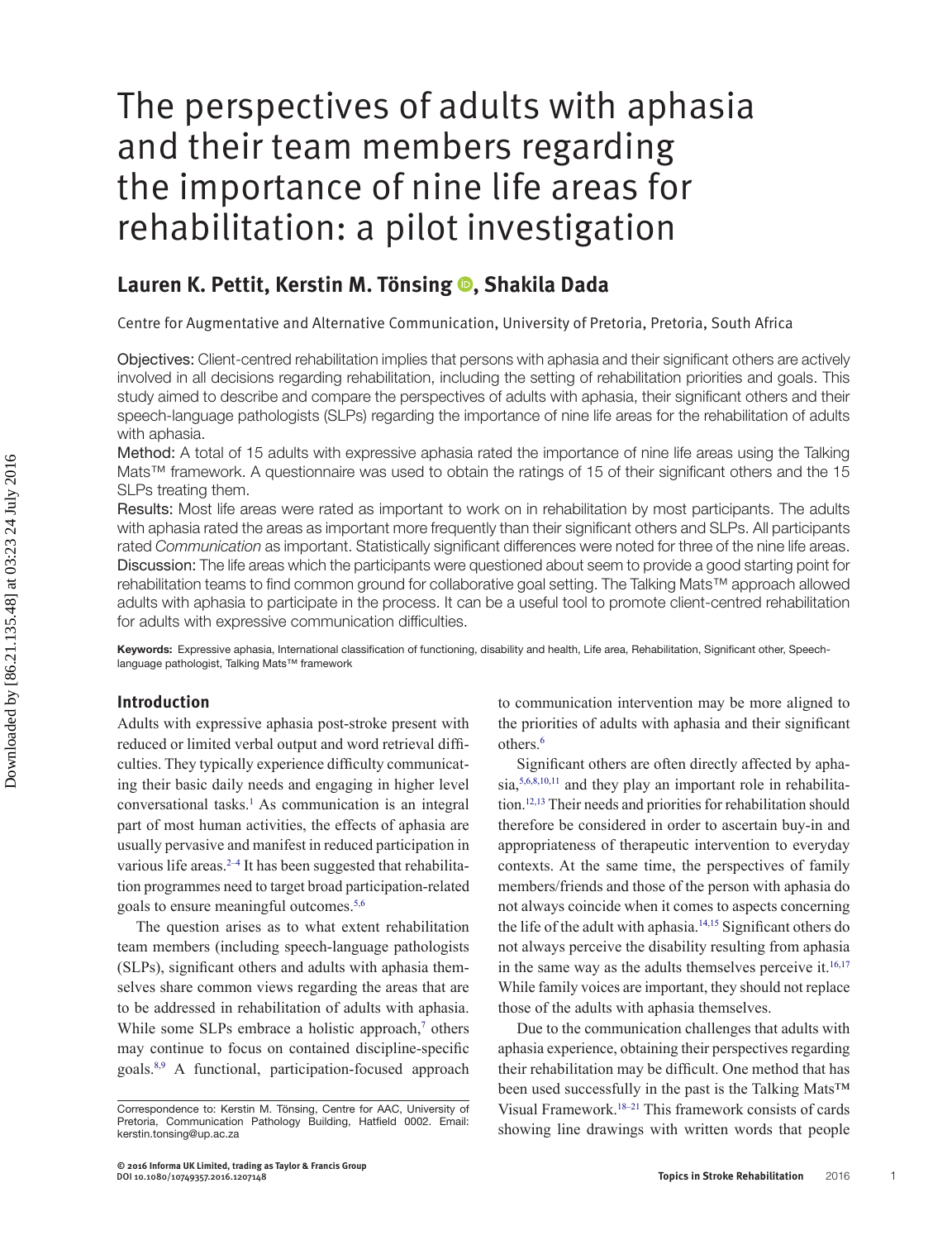with expressive difficulties can use to indicate choices and communicate their needs $22,23$  $22,23$  by placing the cards under specific headings. The Talking Mats™ Visual framework has been used in conjunction with aspects from the International Classification of Disability and Functioning (ICF) to enable people with communication difficulties to participate in goal setting. Bornman and Murphy<sup>[24](#page-8-5)</sup> adapted the terminology of the nine *activities and participation* dimensions from the ICF for easier understanding by people with communication difficulties. They represented each dimension or life area with Picture Communication Symbols (PCS<sup>TM</sup>) for the purpose of using this material within the Talking Mats™ framework. In a study conducted by Murphy and Boa<sup>22</sup>, people with long-term communication difficulties (including those with aphasia) used this material to indicate whether they were 'managing' a life area and activities or tasks within that life area. Harty *et al.*[25](#page-8-6) also showed that individuals in an acute setting, who had experienced a head injury or stroke, were able to engage in a goal setting activity using this material.

The aim of this study was to describe and compare the ratings given by adults with aphasia, their significant others and SLPs to the adapted *activities and participation* dimensions from the ICF to determine the importance of each of these nine broad life areas for the rehabilitation of the adult with aphasia. The ratings of adults were obtained using the Talking Mats™ Visual Framework. In this way, a method was piloted by which team perspectives regarding broad rehabilitation priorities could be determined and compared.

#### **Methods**

#### *Participants*

The ethical board of the relevant higher education institution approved the study. Participants were recruited from six neurological rehabilitation facilities in two metropolitan areas in South Africa. A total of 15 adults with aphasia, their 15 significant others and the 15 SLPs rendering services to the adults with aphasia participated in the study. Inclusion criteria for the adults with aphasia were as follows: (a) mild, moderate or severe expressive aphasia (as determined by the oral language subtests of the Western Aphasia Battery (WAB), $^{26}$ ) and medical history; (b) no or mild–moderate receptive language difficulties (determined by the comprehension subtests from the  $WAB<sub>1</sub><sup>26</sup>$ ); (c) premorbid English speaker; (d) receiving speech therapy at least every second week; (e) in the chronic stage of their rehabilitation (six months after the onset of stroke); (f) having a significant other who knew them well and who had some involvement in their rehabilitation; and (g) passing a screening task to determine whether visual, physical and cognitive abilities allowed them to participate in the Talking Mats™ activity (see screening task under 'Procedures').

The SLP was required to have at least one year of experience of neurological rehabilitation and needed to have treated the adult with aphasia for at least three months. Table 1 summarises some descriptive information in respect of the three groups of participants.

Of the adults with aphasia, four had mild anomia, six had moderate anomia and five had severe Broca's aphasia (as determined by the WAB). The mean aphasia quotient (AQ) as determined by the WAB was 60.5 (SD=24.9), and the average time post-onset was 19 months (SD=8). Most received weekly speech-language therapy intervention (range: every second week to three times weekly). Seven of the adults presented with right hemiplegia, with a resulting change in handedness for six of the seven. The other eight adults had functional use of both hands. Eleven of the adults were mobile, 2 used a wheelchair and 2 were mobile with assistance of a person or mobility aid to support them on the side affected by hemiplegia. All 15 adults had a cerebral vascular accident in the left hemisphere of the brain. Of the significant others, seven were spouses of the adult with aphasia, three were family relations and five had another type of relationship (e.g. friend and/or fiancé). The significant others knew the person with aphasia for about 30 years on average  $(SD=17.4$ , range 3–56 years). Ten of the significant others resided with the adult with aphasia, whereas five did not. Most (10) were in daily contact with the person with aphasia, with the others being in contact at least once a week. The SLPs had, on average, 6 years of experience working in neurorehabilitation,  $(SD = 6.1$ , range 1.4–20 years) and had been working with the adults with aphasia for an average of 15 months (SD=6, range  $4-24$  months).

#### *Materials*

The WAB is designed to evaluate four main components of language function, while the AQ indicates the severity

| Table 1 |  |  | Descriptive information of participants |
|---------|--|--|-----------------------------------------|
|---------|--|--|-----------------------------------------|

|                            |                         | Adults with aphasia | Significant others | <b>SLPs</b> |
|----------------------------|-------------------------|---------------------|--------------------|-------------|
| Age                        | М                       | 55.3                | 50.0               | 31.5        |
|                            | <b>SD</b>               | 10.0                | 11.7               | 5.9         |
|                            | Range                   | $38 - 71$           | $34 - 67$          | $26 - 42$   |
| Gender ratio (M:F)         |                         | 10:5                | 5:10               | 0:15        |
| Highest level of education | High school or lower    |                     |                    |             |
|                            | Diploma/graduate degree |                     |                    | 13          |
|                            | Postgraduate degree     |                     |                    |             |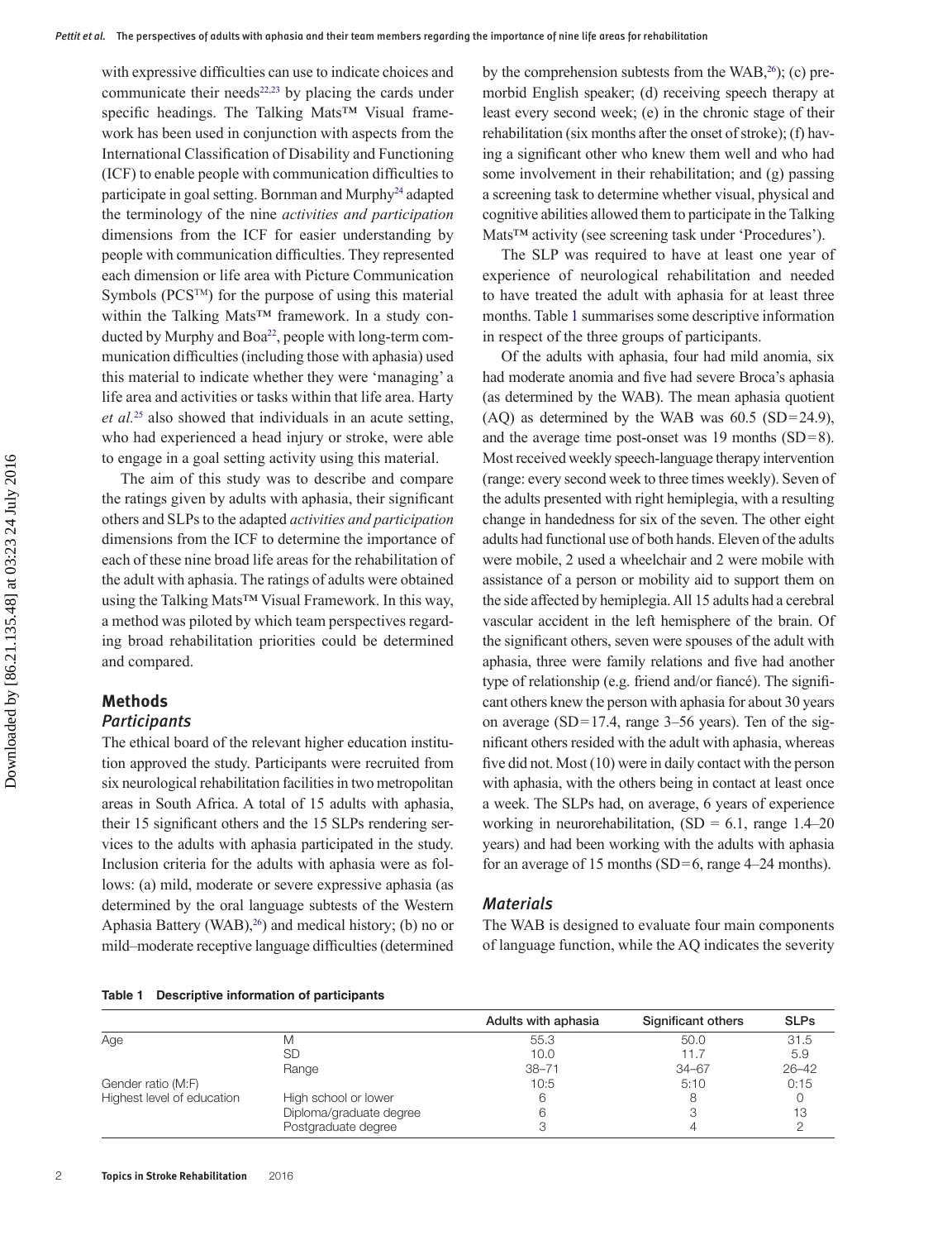level of aphasia. Expressive and receptive subtests from the WAB[24](#page-8-5) were used to determine eligibility and the severity of language difficulties.

For the screening task, nine PCS<sup>T[M27](#page-8-8)</sup> printed on 4.5 cm×4.5-cm cards were used. These cards depicted common objects such as *food*, *water*, a *television*, a *tennis racquet*, *air*, a *dog*, a *house*, *clothing* and a *mobile phone*. For the Talking Mats™ interview, the material developed by Bornman and Murphy<sup>24</sup> was used, comprising of nine  $4.5 \text{ cm} \times 4.5 \text{ cm}$  topic cards that depicted nine life areas based on the activities and participation dimensions of the ICF. This material has been used in previous studies with people with long-term and/or neurologically based communication difficulties $22,25$  $22,25$  to enable them to participate in goal setting. The life areas comprised of the following: *Domestic Life, Relationships, Work and Education, Leisure*, *Self*-*care, Learning and Thinking, Coping,* C*ommunication* and *Mobility.* The items were depicted using PCS.<sup>[27](#page-8-8)</sup> A textured mat fitted with three category cards representing a three-point ordinal rating scale (*Yes, Maybe or No*) was used for both the screening task and the Talking Mats™ interviews.

A questionnaire was provided for significant others and SLPs, requiring them to rate on a three-point ordinal rating scale (*Yes, Maybe or No*) each of the nine life areas in terms of whether or not they saw this area as important for the adult with aphasia to work on in rehabilitation.

#### *Procedures*

#### **Consent and screening**

Informed consent was obtained from all participants. Additional measures were taken to ensure that adults with aphasia had the opportunity to grant informed consent without being coerced and with full knowledge of the study.<sup>21</sup> Participants then completed a biographical questionnaire. The significant other or researcher (first author) assisted the adult with aphasia to complete the questionnaire. The researcher subsequently administered the subtests from the WAB<sup>26</sup> after which the screening task was conducted with the adult with aphasia. This screening task was based on previously published studie[s18](#page-8-2),[25](#page-8-6) and aimed to ensure that participants had the necessary visual and physical ability to take part in the Talking Mats<sup>TM</sup> interview and were able to comprehend the task. The adult with aphasia was asked to determine the importance of each of nine items (each depicted on a card) for survival, and was required to respond by placing each card under one of the following headings: *Yes*, *Maybe* or *No*. Each heading was supported by a pictorial image. To qualify for inclusion, participants were required to place the three cards depicting *food*, *water* and *air* under the heading *Yes*. All adults with aphasia passed this screening.

#### **Data collection**

Significant others and SLPs completed questionnaires to rate the importance of each life area for the rehabilitation of the adult with aphasia. A page with life area descriptions was attached to the questionnaires to provide examples of items under each area. All the significant others and two of the SLPs completed their questionnaires at the same location (but in separate rooms) and at the same time as the researcher was conducting the Talking Mats™ interview with the adult with aphasia. The 13 SLPs who could not be present at this meeting were contacted a few days before the scheduled meeting and the consent forms, biographical questionnaires and life area questionnaires (along with written instructions) were emailed to them for completion.

Adults with aphasia completed their rating of the nine life areas during an individual Talking Mats™ interview with the researcher. The researcher presented the adult with each of the nine cards depicting life areas. She also provided a written and verbal description and examples of each life area. She then asked the question 'Is it important for you to work on improving [name of life area] in your life?' The adult with aphasia was required to respond by placing the card under the appropriate heading on the mat. For example, the researcher would show the adult the *Self*-*care* card and ask, 'Is it important for you to work on improving *Self*-*care* in your life?' and the adult could answer by placing the card on the mat under *Yes*, *Maybe* or *No*. After the nine cards representing the life areas had been placed on the mat, the adults with aphasia were asked to check that they were satisfied with their choices. A photograph of the completed mat was taken. The Talking Mats™ interviews were video-recorded for analysis, for the sake of both procedural and inter-observer reliability.

#### **Data analysis**

The first author captured the responses provided by each participant from the digital photographs of the completed Talking Mats<sup>™</sup> interviews as well as from the completed questionnaires in MS Excel spread sheets. The frequency of *Yes, Maybe* and *No* responses for each life area and within each group (adults with aphasia, significant others and SLPs) was calculated. Fisher's exact test was used to determine whether there was a statistically significant difference between the groups in terms of the areas that were rated as important.

#### *Procedural integrity and data reliability*

To establish procedural integrity, the Talking Mats™ interviews were video-recorded. A postgraduate student in psychology watched 30% of the video recordings (randomly selected) and completed a checklist to determine to what extent the researcher had followed the proposed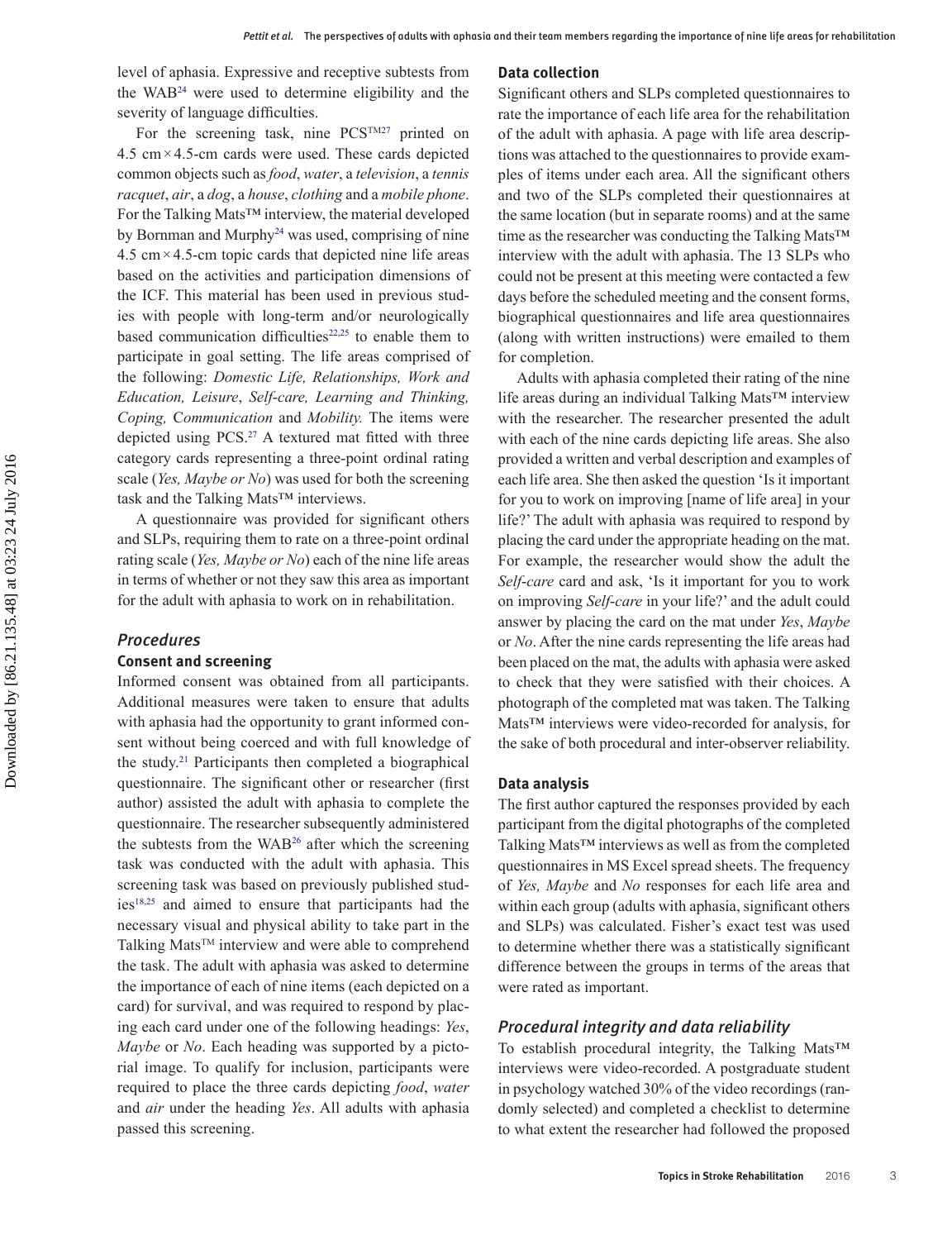procedures. The percentage of steps adhered to was calculated to determine procedural integrity. Overall, the researcher adhered to 87% of the steps, indicating good procedural consistency for the Talking Mats™ interview. The same postgraduate student also checked the reliability of the data capturing by independently capturing 30% of the data (randomly selected) in MS Excel spread sheets. Percentage agreement was 100%, indicating good reliability.

#### **Results**

#### *Ratings of adults with aphasia*

The percentages of *Yes, Maybe* and *No* ratings of the nine life areas provided by adults with aphasia are presented in Figure [1](#page-4-1).

All areas received more *Yes* ratings than *Maybe* or *No* ratings. The highest percentages of *Yes* ratings within this study were awarded to the following areas: *Communication* (100%), *Self*-*care* (86.7%), *Mobility* (80%) and *Leisure*, *Learning and Thinking* and *Coping* (73.3%). The adults with aphasia identified all these areas as important areas for rehabilitation.

#### *Ratings by significant others*

The percentages of *Yes, Maybe* and *No* ratings of the nine life areas provided by significant others are presented in Figure [2.](#page-4-0)

While six of the nine areas received more *Yes* than *No* ratings, significant others clearly gave more *Maybe* and *No* ratings than adults with aphasia did. The areas with the highest percentages of *Yes* ratings were *Communication* (86.67%) and *Learning and Thinking* as well as *Coping* (53.3% each). The highest *No* ratings were given to *Leisure* (53.3%), *Mobility* (46.7%), as well as *Work and Education* and *Self*-*care* (40% each).

#### *Ratings by SLPs*

The percentages of *Yes, Maybe* and *No* ratings of the nine life areas provided by SLPs are presented in Figure [3](#page-5-0).

SLPs rated eight of the nine with more *Yes* than *No* ratings. They gave slightly more *Maybe* and *No* ratings than the adults with aphasia did. The highest percentage of *Yes* ratings was awarded for *Communication* (100%), *Learning and Thinking* (93.3%) and *Work and Education* (80%). The area that received the highest *No* rating was *Self*-*care* (46.7%).



<span id="page-4-1"></span>**Figure 1 Percentages of** *Yes, Maybe* **and** *No* **ratings for the nine life areas provided by adults with aphasia**



<span id="page-4-0"></span>**Figure 2 Percentages of** *Yes, Maybe* **and** *No* **ratings for the nine life areas provided by significant others for adults with aphasia**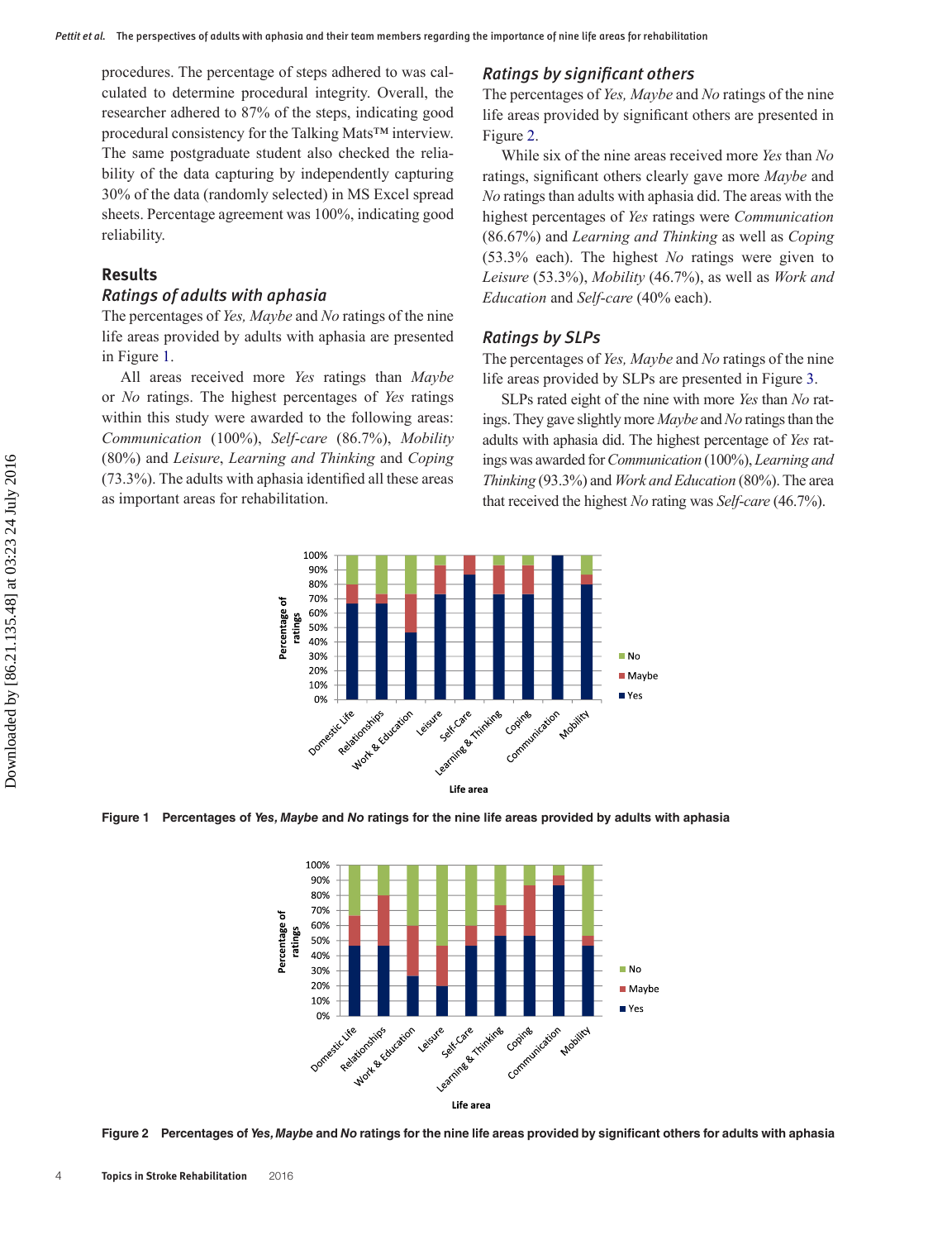

<span id="page-5-0"></span>**Figure 3 Percentages of** *Yes, Maybe* **and** *No* **ratings for the nine life areas provided by SLPs for adults with aphasia**

**Table 2 The percentages of yes, maybe and no ratings for each life area across the groups and corresponding Fisher exact test's p-values**

|                       | Percentage of responses |       |            |       |           |       |       |               |       |                 |      |
|-----------------------|-------------------------|-------|------------|-------|-----------|-------|-------|---------------|-------|-----------------|------|
|                       | AA                      |       | <b>SLP</b> |       | <b>SO</b> |       |       | <b>Effect</b> |       |                 |      |
| Life area             | Yes                     | Maybe | No         | Yes   | Maybe     | No    | Yes   | Maybe         | No    | <i>p</i> -value | size |
| Domestic life         | 67.67                   | 13.33 | 20.0       | 66.67 | 13.33     | 20.0  | 46.67 | 20.0          | 33.33 | 0.8314          | 0.19 |
| Relationships         | 66.67                   | 6.67  | 26.67      | 60.0  | 33.33     | 6.67  | 46.67 | 33.33         | 37.50 | 0.2581          | 0.39 |
| Work and education    | 46.67                   | 26.67 | 26.67      | 80.0  | 20.0      | 0.0   | 26.67 | 33.33         | 40.0  | $0.0233*$       | 0.48 |
| Leisure               | 73.33                   | 20.0  | 6.67       | 53.33 | 26.67     | 20.0  | 20.0  | 26.67         | 53.33 | $0.0258*$       | 0.49 |
| Self-care             | 86.67                   | 13.33 | 0.0        | 46.67 | 6.67      | 46.67 | 46.67 | 13.33         | 40.0  | $0.0143*$       | 0.46 |
| Learning and thinking | 73.33                   | 20.0  | 6.67       | 93.33 | 6.67      | 0.0   | 53.33 | 20.0          | 26.67 | 0.0963          | 0.42 |
| Coping                | 73.33                   | 20.0  | 6.67       | 66.67 | 33.33     | 0.0   | 53.33 | 33.33         | 13.33 | 0.6067          | 0.26 |
| Communication         | 100.0                   | 0.0   | 0.0        | 100.0 | 0.0       | 0.0   | 86.67 | 6.67          | 6.67  | 0.3182          | 0.30 |
| Mobility              | 80.0                    | 6.67  | 13.33      | 60.0  | 20.0      | 20.0  | 46.67 | 6.67          | 46.67 | 0.1892          | 0.38 |

Notes: AA = adults with aphasia SO = significant others. Effect size: 0.1 = small, 0.3 = medium and 0.5 = large.  $*$ *p* < 0.05.

#### *Comparison of the ratings of life areas*

Fisher's exact test was used to obtain the p-values and effect sizes. According to these values, statistically significant differences were found in the response patterns for adults with aphasia, significant others and SLPs for only three life areas, namely *Work and Education* (*p* = 0.0233, medium effect size)*, Leisure* (*p* = 0.0258, medium effect size) and *Self*-*care* (*p* = 0.0143, medium effect size). Table 2 presents the overall ratings of the areas awarded by the adults with aphasia, their significant others and SLPs.

#### **Discussion**

All three participant groups selected more *Yes* than *Maybe* or *No* ratings, indicating that all three groups regarded most of the areas as important to address in rehabilitation for most of the adults with aphasia. Harty *et al.*[25](#page-8-6) found similar results when adults in an acute setting, poststroke or head injury, and their service providers rated the importance of these nine life areas for rehabilitation, while Worrall *et al.*<sup>[5](#page-7-2)</sup> found that most of the goals which adults with aphasia expressed in semi-structured interviews

aligned with the activities and participation dimensions of the ICF. In the current study, persons with aphasia as well as their families and SLPs were clearly aware of the effect of aphasia on a variety of life areas, such as relationships, leisure and work aspects. Statistically significant differences between the ratings of the three groups were only found in three of the nine areas, suggesting that team members generally had similar views about the broad rehabilitation priorities. This is considered a positive finding, as agreement among team members regarding such priorities can lay the foundation for an integrated, client-driven approach towards intervention.<sup>[7,](#page-7-4)[9](#page-7-6)[,28](#page-8-10)</sup>

In this study, the significant others overall gave less *Yes* ratings across the life areas than adults with aphasia, suggesting that they prioritised these areas for rehabilitation less frequently than adults with aphasia themselves. This is in contrast to studies by Cruice *et al.*[16](#page-8-0) and Hesketh *et al.*[17](#page-8-1), which showed that significant others perceived the disability to be worse than adults with aphasia perceived it. There may be various reasons for this – the significant others in this study may have had a more positive view of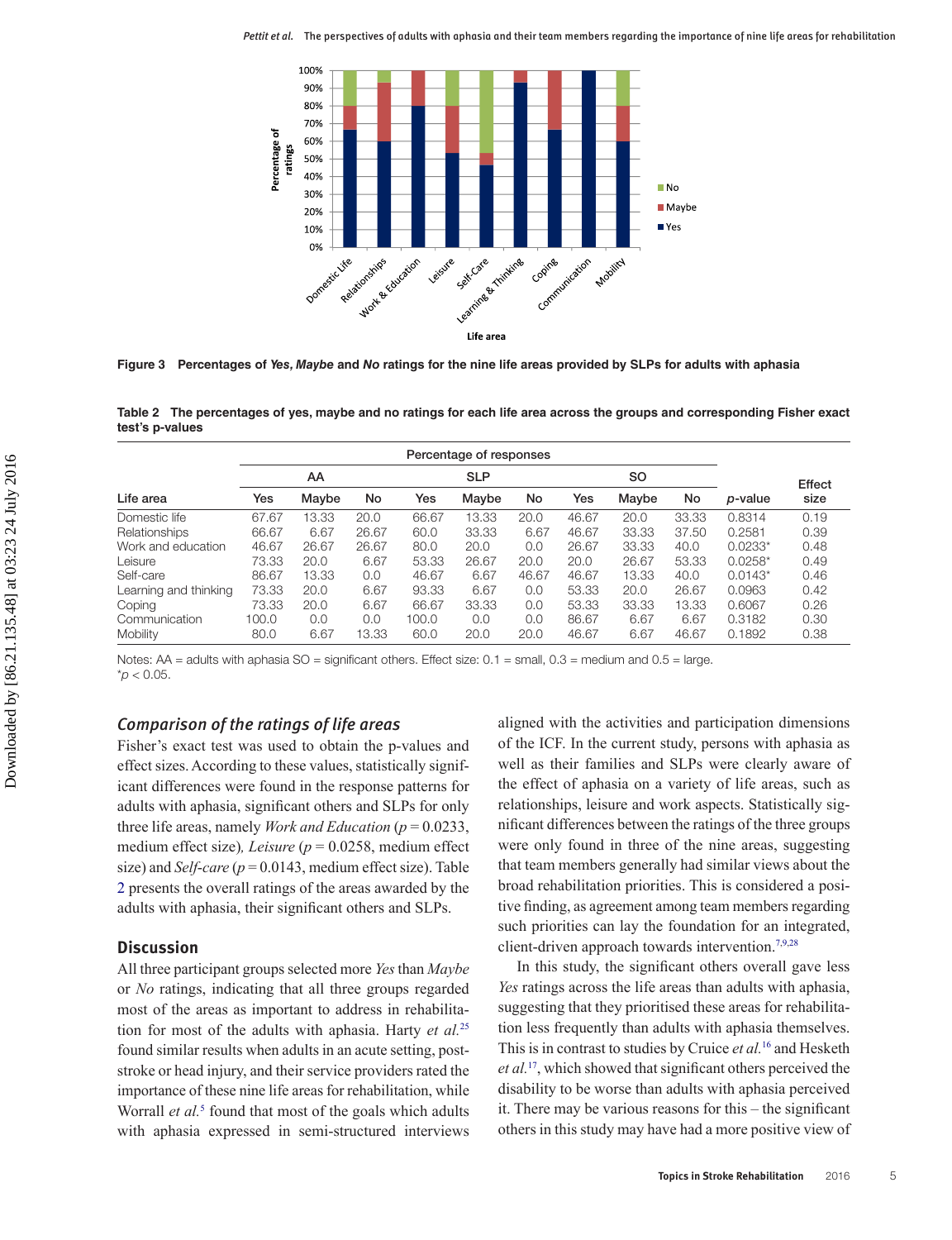the functioning of the adults with aphasia than the adults themselves had. They may also have perceived that certain areas (e.g. *Work and Education*) were not relevant to the lives of the adults with aphasia.

The fact that the SLPs in the current study selected many of the life areas as important for adults with aphasia to work on suggests that they were able to focus on participation goals rather than only on discipline-specific goals, as was previously suggested in some studies<sup>[8,](#page-7-5)[9](#page-7-6)</sup>. Similar results were found by Harty *et al.*[25,](#page-8-6) as well as Brown *et al.*[10,](#page-7-12) who found that SLPs were well aware that adults with aphasia tend to select goals related to participation and life activities rather than to focus on discrete, discipline-specific goals. These results articulate well with the life participation approach to aphasia (LPAA) as advocated by the LPAA group $6$  in 2001, which called for communication intervention approaches for persons with aphasia and significant others that focused on 'reengagement in life' (p. 279), and noted that life activities targeted in SLP intervention did not need to pertinently fall into the realm of communication.

Regarding similarities and differences between the ratings that the three groups assigned to specific areas, *Communication* clearly received the highest *Yes* ratings by all three groups. Due to the communication difficulties experienced by adults with aphasia, it is not surprising that this area was rated as important by all the adults with aphasia, most of the significant others and all SLPs. Many of the significant others in this study were family members (spouse or child) or close friends. They spent a great deal of time with the adult with aphasia and would have experi-enced their daily communicative difficulties and stresses.<sup>[29](#page-8-14)</sup>

Three areas (*Work and Education, Leisure* and *Selfcare*) were rated significantly differently by the three groups. Most SLPs (80%) felt that *Work and Education* was an important area to focus on, while less than half (47%) of the adults with aphasia and only about a quarter of the significant others (27%) rated this area as important. *Self*-*care* received a high number of *Yes* ratings from adults with aphasia, whereas less than half of the significant others and SLPs rated this area as important. Regarding *Leisure*, many adults with aphasia (73%) felt that this was an important area to work on, whereas only 20% of significant others gave a *Yes* rating for this area. The small sample size and the fact that a three-point scale (rather than a more nuanced rating scale) was used demand caution in interpreting these observed differences, and reasons for these differences also remain speculative. It is possible that these life areas may be perceived as not falling directly within the scope of practice of SLPs. *Self*-*Care*, for example (focused on activities of daily living such as the ability to dress, wash and groom oneself), is traditionally seen as the responsibility of the occupational

therapist<sup>30</sup> rather than that of the  $SLP<sub>31</sub>$  and  $SLPs$  in the current study may not have been aware of self-care needs. On the other hand, SLPs seemed more aware of mobility needs, a domain traditionally falling within the physical therapist's scope of practice, $32$  although the SLPs in this study rated this domain as important less often than adults with aphasia. Certainly the disagreements observed highlight areas that would need further exploration regarding the reasons for different viewpoints and methods of reaching consensus in terms of rehabilitation priorities.

Clinically, these life areas can provide the 'common language' for team members to engage in dialogue and identify problem areas related to the daily life functioning of people with expressive aphasia. By simplifying some of the labels of the activities and participation dimensions of the ICF and pairing these labels with pictures and the interactive Talking Mats<sup>TM</sup> interview procedure, adults with expressive aphasia (who often have difficulty participating in the selection of rehabilitation priorities) were able to express their own views. This may be a first step in assisting the adult with aphasia to advocate for themselves and to exercise their right to identify the activities and participation opportunities which they would like to access, and to set rehabilitation priorities based on their choice[.3](#page-7-11),[6](#page-7-3) While the overlap in priorities among the three groups as found in this study is encouraging, the presence of some significant differences underlines the importance of the voice of adults with aphasia themselves. This ensures truly client-centred rehabilitation that underscores the principles of human rights and a focus on competence rather than deficits.<sup>[6](#page-7-3)</sup> At the same time, significant others are also profoundly affected by the presence of aphasia and are often intimately involved in assisting the person with aphasia to participate in daily life activities. When differences in priorities become apparent through a process as the one used in this study, the question should not be whose voice counts, but rather how the fact that each voice is heard can provide a platform for negotiating priorities among team members in a way that each party's autonomy is respected and maintained.

For SLPs, a focus on life participation can ensure that functional outcomes explicitly remain the ultimate goal and the ultimate measure of effectiveness of inter-vention,<sup>3,[6](#page-7-3)</sup> and that environmental factors that may act as barriers (e.g. lack of mobility aids preventing a person from accessing communication environments) be addressed where possible[.3](#page-7-11) Since the life areas addressed in this study are not discipline specific, future studies may also include other professionals such as physical and occupational therapists to obtain a more comprehensive picture of team perspectives as a basis for collaboration. Regrettably, many adults with chronic aphasia do not receive intervention from a variety of professionals due to limited public and private medical aid budgets.<sup>6</sup>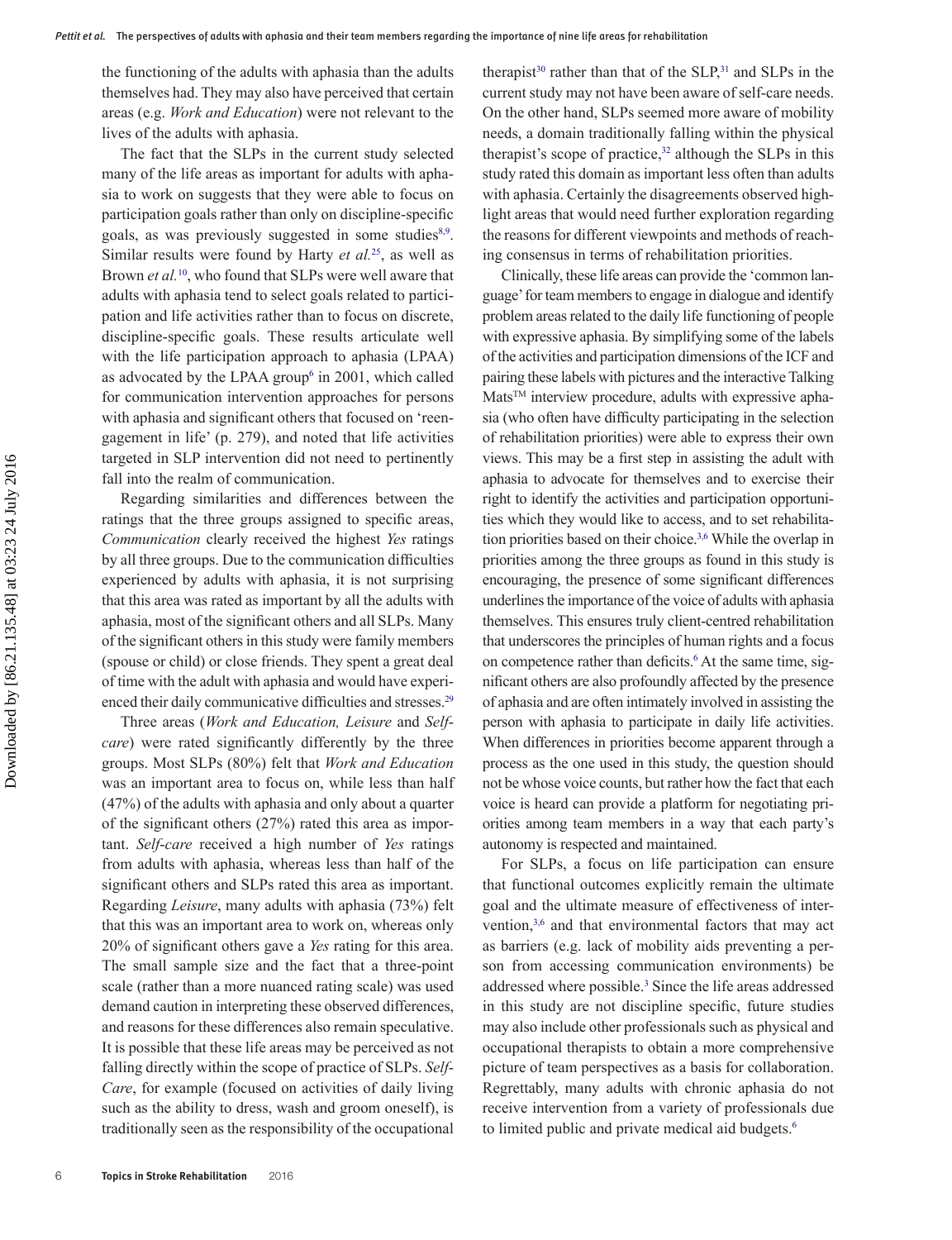Results from this study are limited by the small sample size. Since only 15 adults with expressive aphasia, their respective significant others and SLPs participated, the findings of this study have limited generalisability. Also, reasons for the ratings assigned were not explored in great detail. Future studies may attempt to explore the reasons for specific ratings by team members in a more systematic fashion. Identified life areas could also be explored in greater detail by rating specific tasks and activities relating to this life area. By aligning these more directly to the particular second-, third- and fourth-level domains mentioned under the activities and participation dimensions of the ICF, the individual codes appearing under the chapters in the ICF manual could be explored. In this way, specific aspects of concern within a specific life area can be highlighted, and a more comprehensive picture of similarities and differences in perspectives may be obtained. Future studies may also explore the usability of the life areas as an intervention tool to build team consensus through facilitating dialogue among team members about the similarities and differences in their ratings.

#### **Conclusion**

In summary, based on the relatively high percentage of *Yes* ratings given by all three groups of participants, the current study confirms that the life areas which the participants were questioned about represent aspects that should be addressed in rehabilitation. Overall, similarities found in the ratings suggest that the team members in the current study prioritised many of the same areas for rehabilitation, and that these teams would be able to find common ground to identify rehabilitation goals agreed upon and supported by everyone in the team. However, it was also found that the perspectives of some areas were not always shared among team members. These discrepancies highlight the need to explore how perspectives can be communicated and priorities negotiated.

#### **Adherence to ethical standards**

The ethical board of the University of Pretoria approved the study. All ethical obligations towards participants and the scientific community were met.

#### **Acknowledgements**

The authors would like to thank adults with aphasia, their significant others and speech-language pathologists who participated in this study.

#### **Disclosure statement**

The authors have no non-financial relationships to disclose and they report no conflict of interests.

#### **Funding**

The financial assistance of the National Research Foundation (NRF) [grant number 84447] towards this research is hereby acknowledged. This work was also supported by a postgraduate student bursary from the University of Pretoria. Opinions expressed and conclusions arrived at are those of the authors and cannot necessarily be attributed to the NRF or to the University of Pretoria.

#### **ORCID**

*Kerstin M. Tönsing* [http://orcid.org/0000-0003-1317-](http://orcid.org/0000-0003-1317-0474) [0474](http://orcid.org/0000-0003-1317-0474)

#### **References**

- <span id="page-7-0"></span>1 Lasker J, Hux K, Garrett KL, Moncrief EM, Eischeid TJ. Variations on the written choice communication strategy for individuals with severe aphasia. *Augment Altern Commun*. 1997;13:108–116.
- <span id="page-7-1"></span>2 Simmons-Mackie N, Kagan A. Application of the ICF in Aphasia. *Semin Speech Lang*. 2007;28(4):244–253.
- <span id="page-7-11"></span>3 Threats T. Access for persons with neurogenic communication disorders: influences of personal and environmental factors of the ICF. *Aphasiology*. 2007;21(1):67–80. [http://dx.doi.](http://dx.doi.org/10.1080/02687030600798303) [org/10.1080/02687030600798303.](http://dx.doi.org/10.1080/02687030600798303)
- 4 Worrall L, McCooey R, Davidson B, Larkins B, Hickson L. The validity of functional assessments of communication and the activity/ participation components of the ICIDH-2: do they reflect what really happens in real-life? *J Comm Disord*. 2001;35:107–137.
- <span id="page-7-2"></span>5 Worrall L, Sherratt S, Rogers P, Howe T, Hersh D, Ferguson A, *et al.* What people with aphasia want: their goals according to the ICF. *Aphasiology*. 2011;25(3):309–322.
- <span id="page-7-3"></span>6 Chapey R, Duchan JF, Elman RJ, Garcia LJ, Kagan A, Lyon JG, *et al.* Life-participation approach to aphasia: a statement of values for the future. In: Chapey R, editor. *Language intervention strategies in aphasia and related neurogenic communication disorders*. 4th edn. Philadelphia, PA: Lippincott, Williams & Wilkins; 2001; p. 235–245.
- <span id="page-7-4"></span>7 Brown K, Worrall LE, Davidson B, Howe T. Living successfully with aphasia: A qualitative meta-analysis of the perspectives of individuals with aphasia, family members, and speech-language pathologists. *Int J Speech Lang Pathol*. 2012;14(2):141–155. [http://dx.doi.org/10.31](http://dx.doi.org/10.3109/17549507.2011.632026) [09/17549507.2011.632026.](http://dx.doi.org/10.3109/17549507.2011.632026)
- <span id="page-7-5"></span>8 Hersh D, Worrall L, Howe T, Sherratt S, Davidson B. SMARTER goal setting in aphasia rehabilitation. *Aphasiology*. 2012;26(2):220–233. [http://dx.doi.org/10.1080/102687038.2011.640392.](http://dx.doi.org/10.1080/102687038.2011.640392)
- <span id="page-7-6"></span>9 Sherratt S, Worrall L, Pearson C, Howe T, Hersh D, Davidson B. "Well it has to be language-related": speech-language pathologists' goals for people with aphasia and their families. *Int J Speech Lang Path*. 2012;13(4):317–328. [http://dx.doi.org/10.3109/17549507.20](http://dx.doi.org/10.3109/17549507.2011.584632) [11.584632.](http://dx.doi.org/10.3109/17549507.2011.584632)
- <span id="page-7-12"></span>10 Brown K, Worrall L, Davidson B, Howe T. Living successfully with aphasia: family members share their views. *Top Stroke Rehabil*. 2011;18(5):536–548.
- 11 Worrall L, Brown K, Cruice M, Davidson B, Hersh D, Howe T, *et al.* The evidence for a life-coaching approach to aphasia. *Aphasiology*. 2010;24(4):497–514.<http://dx.doi.org/10.1080/02687030802698152>.
- <span id="page-7-7"></span>12 Threats, T. The ICF framework and third party disability: application to the spouses of persons with aphasia. *Top Stroke Rehabil*. 2010;17 (6):451–457. [http://0-dx.doi.org.innopac.up.ac.za/10.1310/tsr1706-](http://0-dx.doi.org.innopac.up.ac.za/10.1310/tsr1706-451) [451](http://0-dx.doi.org.innopac.up.ac.za/10.1310/tsr1706-451)
- <span id="page-7-8"></span>13 Paul NA, Sanders GF. Strategies used by communication partners of aphasic speakers. *Act Adapt Aging*. 2009;33(3):161–178.
- <span id="page-7-9"></span>14 Engell B, Hütter BO, Willmes K, Huber W. Quality of life in aphasia: validation of a pictorial self-rating procedure. *Aphasiology*. 2003;17(4):383–396.
- <span id="page-7-10"></span>15 Hilari K, Owen S, Farrelly SJ. Proxy and self-report agreement on the Stroke and Aphasia Quality of Life Scale-39. *J Neurol Neurosurg Psychiatry*. 2007;78(10):1072–1075. [http://dx.doi.org/10.1161/01.](http://dx.doi.org/10.1161/01.STR.0000081987.46660.ED) [STR.0000081987.46660.ED](http://dx.doi.org/10.1161/01.STR.0000081987.46660.ED).